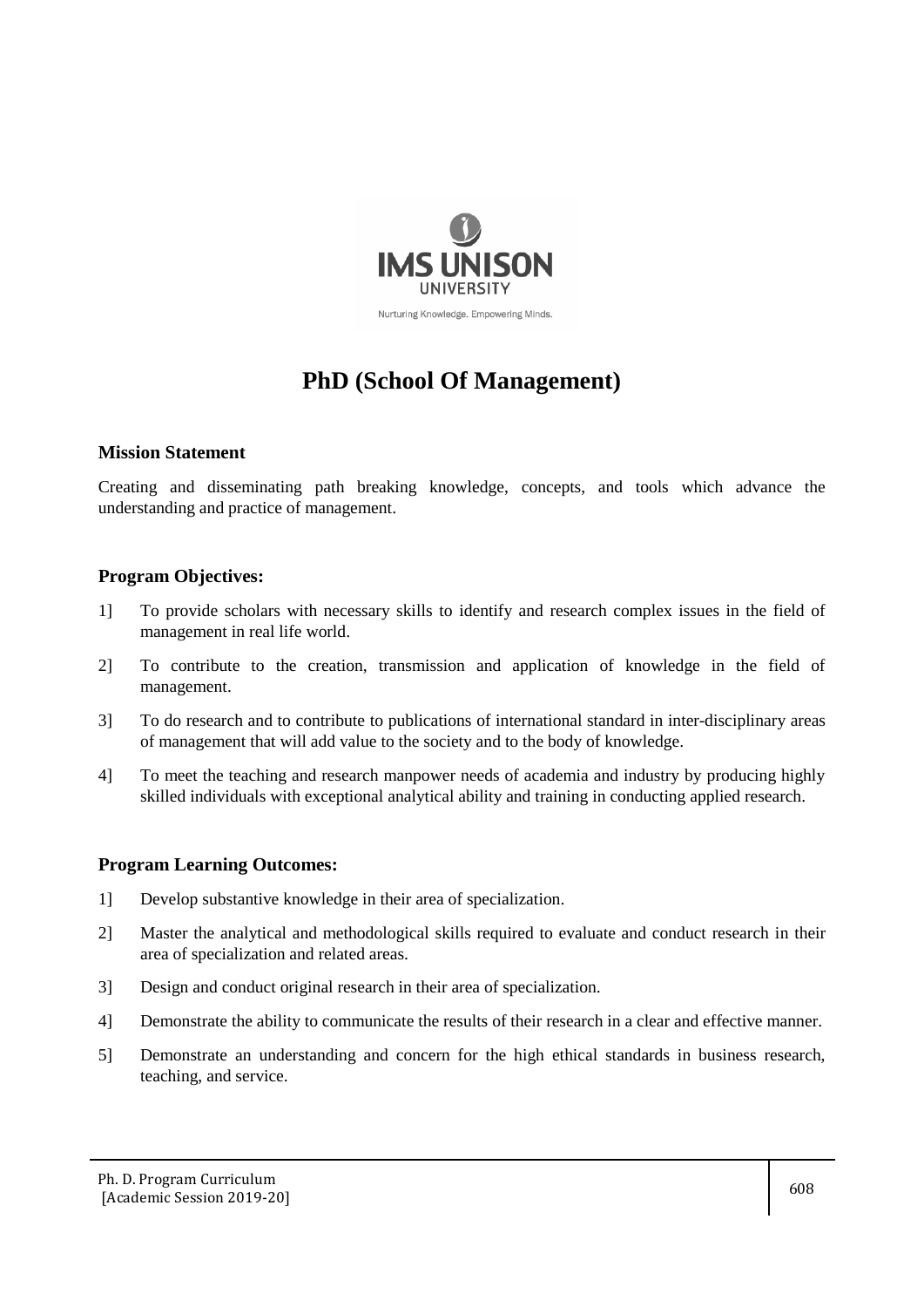## **CURRICULUM STRUCTURE**

**Program: PhD (School Of Management) Total Credits: 21 UGC Prescribed Credits: 12 to 16**

## **SEMESTER I**

|                            | Course          | <b>Course Name</b>          |    | <b>Periods</b> | <b>Credits</b> |    |
|----------------------------|-----------------|-----------------------------|----|----------------|----------------|----|
|                            | Code            |                             |    | т              | P              |    |
|                            | <b>PHDM 101</b> | <b>Research Methodology</b> |    |                |                |    |
|                            | <b>PHDM 102</b> | <b>Statistics</b>           |    |                |                |    |
|                            |                 | <b>Core Course - 1</b>      |    |                |                |    |
|                            |                 | <b>Core Course - 2</b>      | 3  | 0              |                |    |
| <b>Total Credits</b>       |                 |                             | 14 |                |                | 14 |
| <b>Total Contact Hours</b> |                 |                             |    |                |                |    |

## **SEMESTER II**

|                            | <b>Course Code</b> | <b>Course Name</b>                                               | <b>Periods</b> |                  | <b>Credits</b> |  |
|----------------------------|--------------------|------------------------------------------------------------------|----------------|------------------|----------------|--|
|                            |                    |                                                                  | L              | T                | ${\bf P}$      |  |
|                            | <b>PHDM 103P</b>   | <b>Statistical Packages for</b><br><b>Research in Management</b> | $\bf{0}$       | $\boldsymbol{0}$ | 4              |  |
| $\mathcal{D}_{\cdot}$      | <b>PHDM 104</b>    | <b>Research &amp; Publication</b><br><b>Ethics</b>               | $\overline{2}$ | $\bf{0}$         | 0              |  |
| 3                          | <b>PHDM 105</b>    | <b>Comprehensive Viva</b>                                        |                |                  |                |  |
|                            | <b>PHDM 106</b>    | <b>Seminar</b>                                                   |                |                  |                |  |
| <b>Total Credits</b>       |                    |                                                                  | $\overline{2}$ | $\bf{0}$         | $\overline{2}$ |  |
| <b>Total Contact Hours</b> |                    |                                                                  |                |                  |                |  |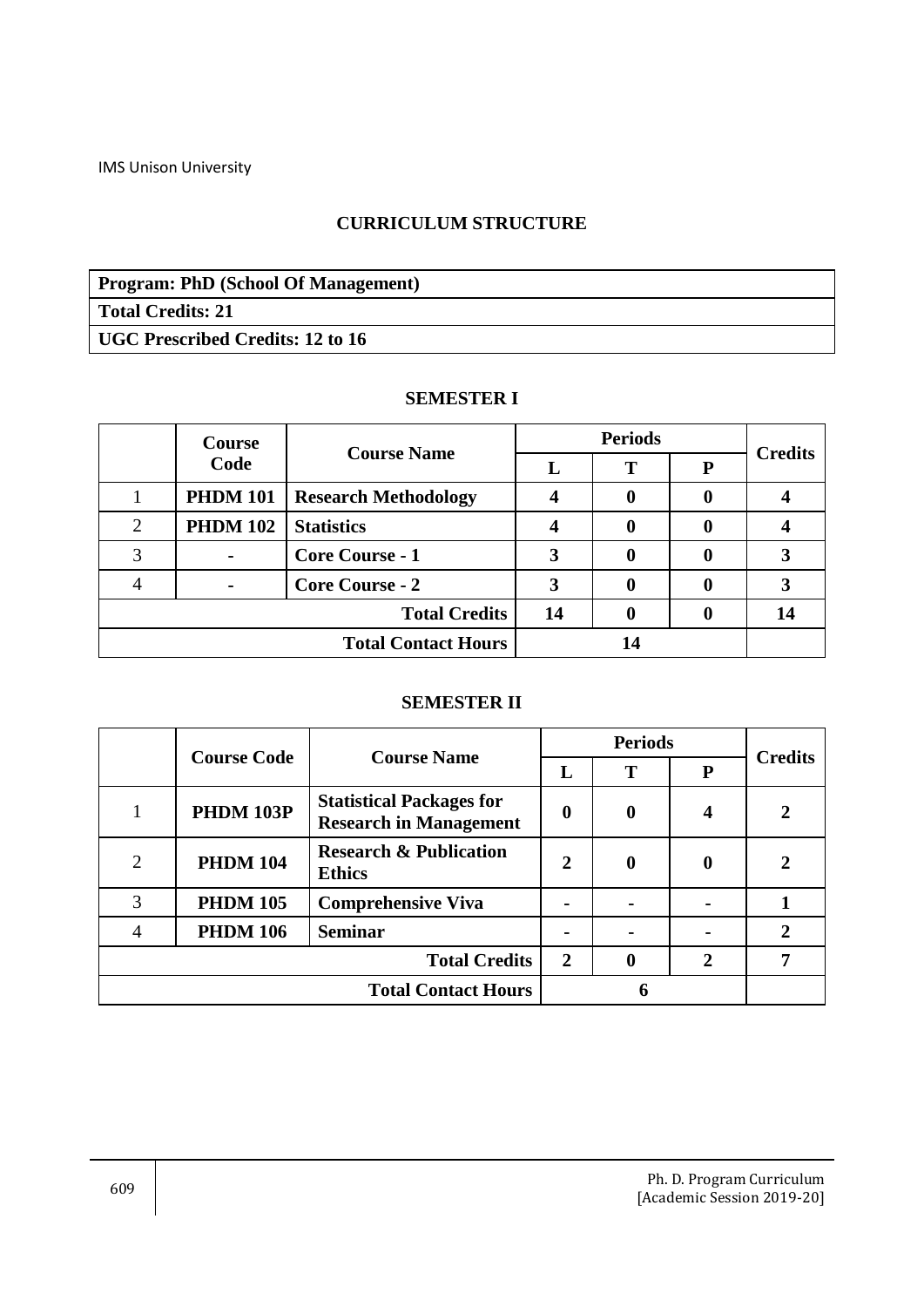## **PROGRAM SYLLABI**

| <b>RESEARCH METHODOLOGY</b><br><b>Course:</b> |    | Semester : I |            |
|-----------------------------------------------|----|--------------|------------|
| <b>Course Code: PHDM-101</b>                  | TD | 400          | Credits: 4 |

| <b>OBJECTIVE</b>                  | The purpose of this course is to enable the students understand the fundamentals of<br>research methodology and use them in their research endeavour |                                                                                                                                                                                                                                                                                                                                                                                                                                                                                                                                                                                                                                                                                                                                                                                                        |              |  |  |  |  |
|-----------------------------------|------------------------------------------------------------------------------------------------------------------------------------------------------|--------------------------------------------------------------------------------------------------------------------------------------------------------------------------------------------------------------------------------------------------------------------------------------------------------------------------------------------------------------------------------------------------------------------------------------------------------------------------------------------------------------------------------------------------------------------------------------------------------------------------------------------------------------------------------------------------------------------------------------------------------------------------------------------------------|--------------|--|--|--|--|
| <b>LEARNING</b><br><b>OUTCOME</b> | 1.<br>2.<br>3.<br>4.<br>results<br>5.                                                                                                                | To understand the purpose of research, identify a research problem/ need,<br>translate it into a research question and design an appropriate way to answer it<br>To identify and understand the main qualitative and quantitative methods of<br>business research, their merits and demerits and appropriate application areas.<br>To develop skills in choosing suitable sampling technique, measurement scales,<br>questionnaire design, conducting interviews, surveys and leading focus groups.<br>To formulate testable hypothesis and choose the most appropriate tools for<br>testing them, develop skills of quantitative data analysis and interpretation of its<br>To communicate research findings and their implications in a clear and well<br>organized way, both orally and in writing. |              |  |  |  |  |
| <b>COURSE</b>                     | <b>Module no</b>                                                                                                                                     | <b>Topic</b>                                                                                                                                                                                                                                                                                                                                                                                                                                                                                                                                                                                                                                                                                                                                                                                           | <b>Hours</b> |  |  |  |  |
| <b>DETAILS</b>                    | 1.                                                                                                                                                   | <b>Introduction</b><br>Scientific investigation, Statistics in scientific inquiry,<br>Research philosophy: Positivism, Realism, Interpretivism,<br>Pragmatism, Basic research and applied research, Research<br>design and internal validity, Qualitative Research Strategy:<br>Case Study, Ethnography, Focus Groups, Depth Interview,<br>Projective Techniques, Quantitative Research Strategy:<br>Survey, Experiment, Observation, Content Analysis, The<br>research process, Planning a research project and formulating<br>research questions, Structuring the research proposal,<br>Review of literature, searching data bases, Issue of<br>plagiarism, Case study approach.                                                                                                                     | 10           |  |  |  |  |
|                                   | $\overline{2}$ .                                                                                                                                     | <b>Measurement and Scaling</b><br>Theory of measurement, Comparative scaling, Primary scales<br>of measurement, Non-comparative scaling, Questionnaire                                                                                                                                                                                                                                                                                                                                                                                                                                                                                                                                                                                                                                                 | 8            |  |  |  |  |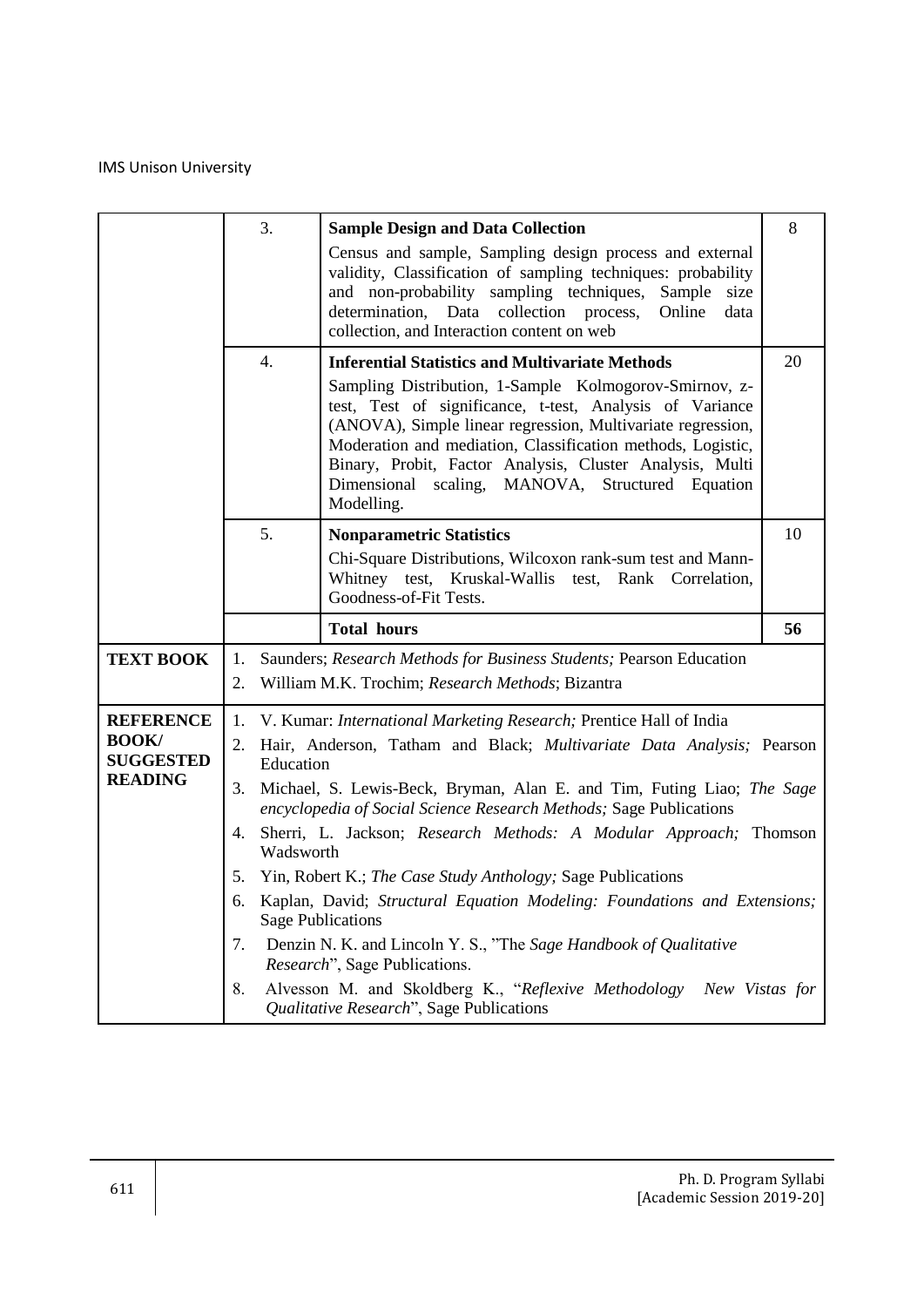| <b>STATISTICS</b><br><b>Course:</b> | <b>Semester: I</b> |            |            |
|-------------------------------------|--------------------|------------|------------|
| Course Code: PHDM-102               | T P                | <b>302</b> | Credits: 4 |

| <b>OBJECTIVE</b>                  | To familiarize the students with the concepts of Statistics and their Applications |                                                                                                                                                                                                                                                                                                                                                                                                                                           |    |  |  |  |  |  |
|-----------------------------------|------------------------------------------------------------------------------------|-------------------------------------------------------------------------------------------------------------------------------------------------------------------------------------------------------------------------------------------------------------------------------------------------------------------------------------------------------------------------------------------------------------------------------------------|----|--|--|--|--|--|
| <b>LEARNING</b><br><b>OUTCOME</b> | 1.<br>2.<br>3.<br>4.<br>5.                                                         | Portray and examine the key terminology, concept tools and techniques used in<br>statistical analysis<br>To develop basic skills for quantitative application in business situations.<br>Discuss critically and conduct basic statistical analysis of data and its uses and<br>limitations<br>Critically estimate the underlying assumptions of analysis tools<br>Choose a statistical method for solving practical problems              |    |  |  |  |  |  |
| <b>COURSE</b>                     | <b>Module</b> no                                                                   | <b>Hours</b><br><b>Topic</b>                                                                                                                                                                                                                                                                                                                                                                                                              |    |  |  |  |  |  |
| <b>DETAILS</b>                    | 1.                                                                                 | <b>Sampling and Estimation</b>                                                                                                                                                                                                                                                                                                                                                                                                            | 8  |  |  |  |  |  |
|                                   |                                                                                    | Introduction to sampling, Random sampling, Introduction to<br>sampling distributions, Point estimates, Interval estimates and<br>Confidence Intervals, Calculating Interval Estimates of the<br>Mean for large and small sample sizes, determining the<br>sample size in estimation. Lab exercises on MS Excel and<br><b>SPSS</b>                                                                                                         |    |  |  |  |  |  |
|                                   | 2.                                                                                 | <b>Hypotheses Testing</b><br>Introduction,<br>Concepts basic to Hypothesis<br>Testing,<br>Hypothesis testing of Means when the population Standard<br>Deviation is known and not known, Measuring power of<br>Hypothesis Test, Hypothesis Testing for differences between<br>Means for large, small samples and dependent samples,<br>Probability values another way to look at Hypothesis Testing.<br>Lab exercises on MS Excel and SPSS | 14 |  |  |  |  |  |
|                                   | 3.                                                                                 | <b>Chi-Square and Analysis of Variance</b>                                                                                                                                                                                                                                                                                                                                                                                                | 14 |  |  |  |  |  |
|                                   |                                                                                    | Introduction, Chi – Square as a Test of Independence, Chi –<br>Test of Goodness<br>of Fit:<br>Square<br>Testing<br>as<br>the<br>Appropriateness of Distribution, Analysis of Variance, The<br>Complete Randomized Design (One Way ANOVA), Multiple<br>Comparison Tests, Factorial Design (Two Way ANOVA).<br>Lab exercises on SPSS                                                                                                        |    |  |  |  |  |  |
|                                   | 4.                                                                                 | <b>Non Parametric Methods</b><br>Introduction to Non Parametric Statistics, The Sign Test for<br>Paired Data, Rank Sum Tests: The Mann Whitney U Test and<br>the Kruskal Wallis Test, The One Sample Runs Test, The<br>Kolmogorov - Smirnov Test. Lab exercises on SPSS.                                                                                                                                                                  | 12 |  |  |  |  |  |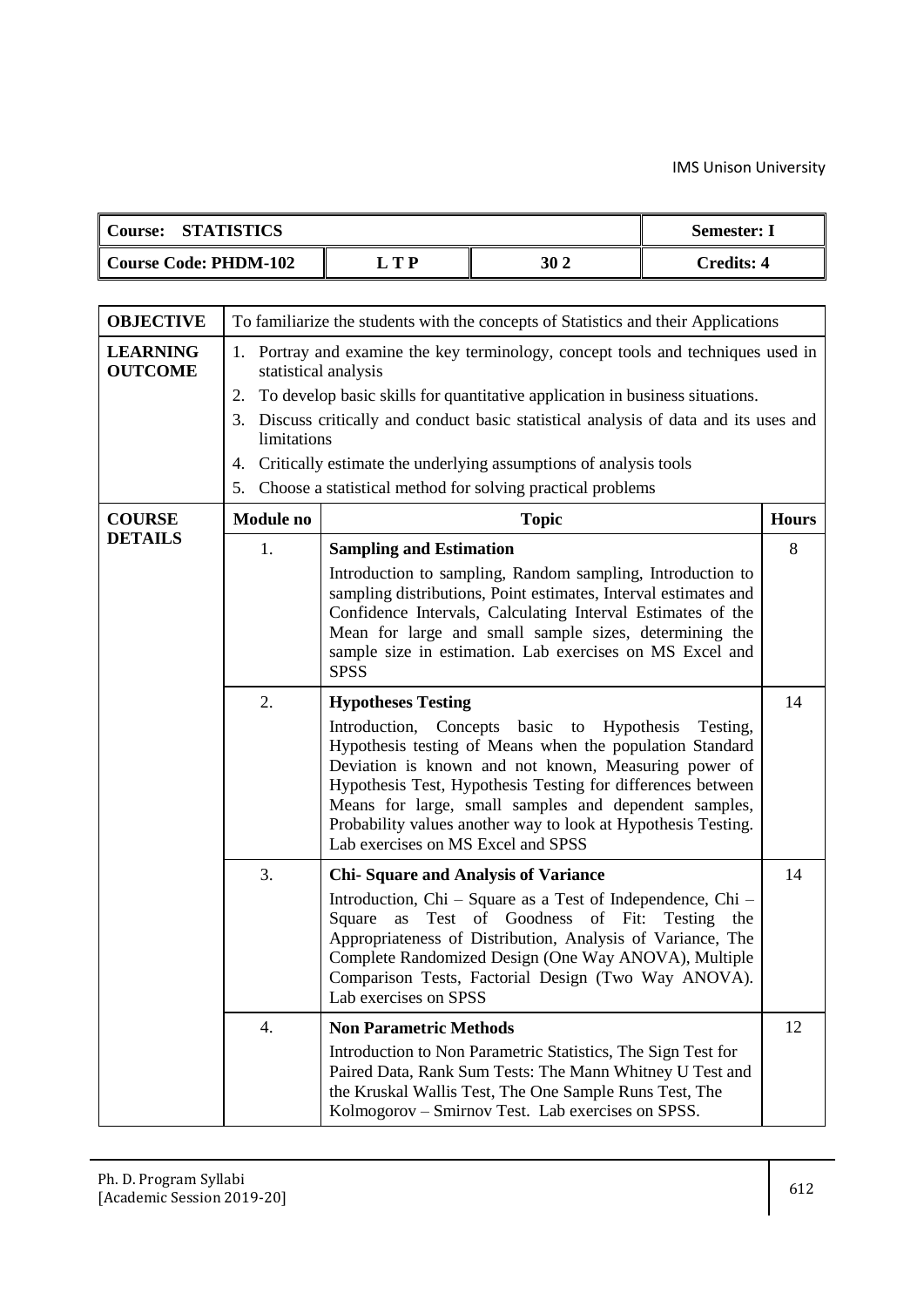|                                                                        | 5.                       | <b>Regression &amp; Correlation Analysis</b><br>Regression: Statistical Inferences in Linear<br>Linear<br>Regression, Multiple Regression, Going beyond a single<br>Explanatory Variable, Significance Testing and Goodness of<br>Fit, and working with Qualitative Variables. Pearson's and<br>Spearman Rank Correlation. | 10 |  |  |  |
|------------------------------------------------------------------------|--------------------------|----------------------------------------------------------------------------------------------------------------------------------------------------------------------------------------------------------------------------------------------------------------------------------------------------------------------------|----|--|--|--|
|                                                                        | 6.                       | <b>Time Series and Forecasting</b><br>Introduction, Variation in Time Series, Trend Analysis,<br>Cyclical Variation, Seasonal Variation, Irregular Variation,<br>Problem solving involving All Four Components of a Time<br>Series, Time Series Analysis in Forecasting.                                                   | 12 |  |  |  |
|                                                                        |                          | <b>Total hours</b>                                                                                                                                                                                                                                                                                                         | 70 |  |  |  |
| <b>TEXT BOOK</b>                                                       | 1.<br>2.<br>Wiley & Sons | Levin, R. I., Rubin D.S., Rastogi S., Siddiqui, M.H.; Statistics for Management;<br><b>Pearson Education</b><br>Ken Black.; Business Statistics: For Contemporary Decision Making; John                                                                                                                                    |    |  |  |  |
| <b>REFERENCE</b><br><b>BOOK/</b><br><b>SUGGESTED</b><br><b>READING</b> | 2.                       | 1. Aczel, Amir. D, , Sounderpandian, J, Saravanan, P; Complete Business<br>Statistics; McGraw Hill, 2017<br>Carver, R. H., Nash, J.G.; <i>Doing Data Analysis with SPSS</i> ; Cengage learning                                                                                                                             |    |  |  |  |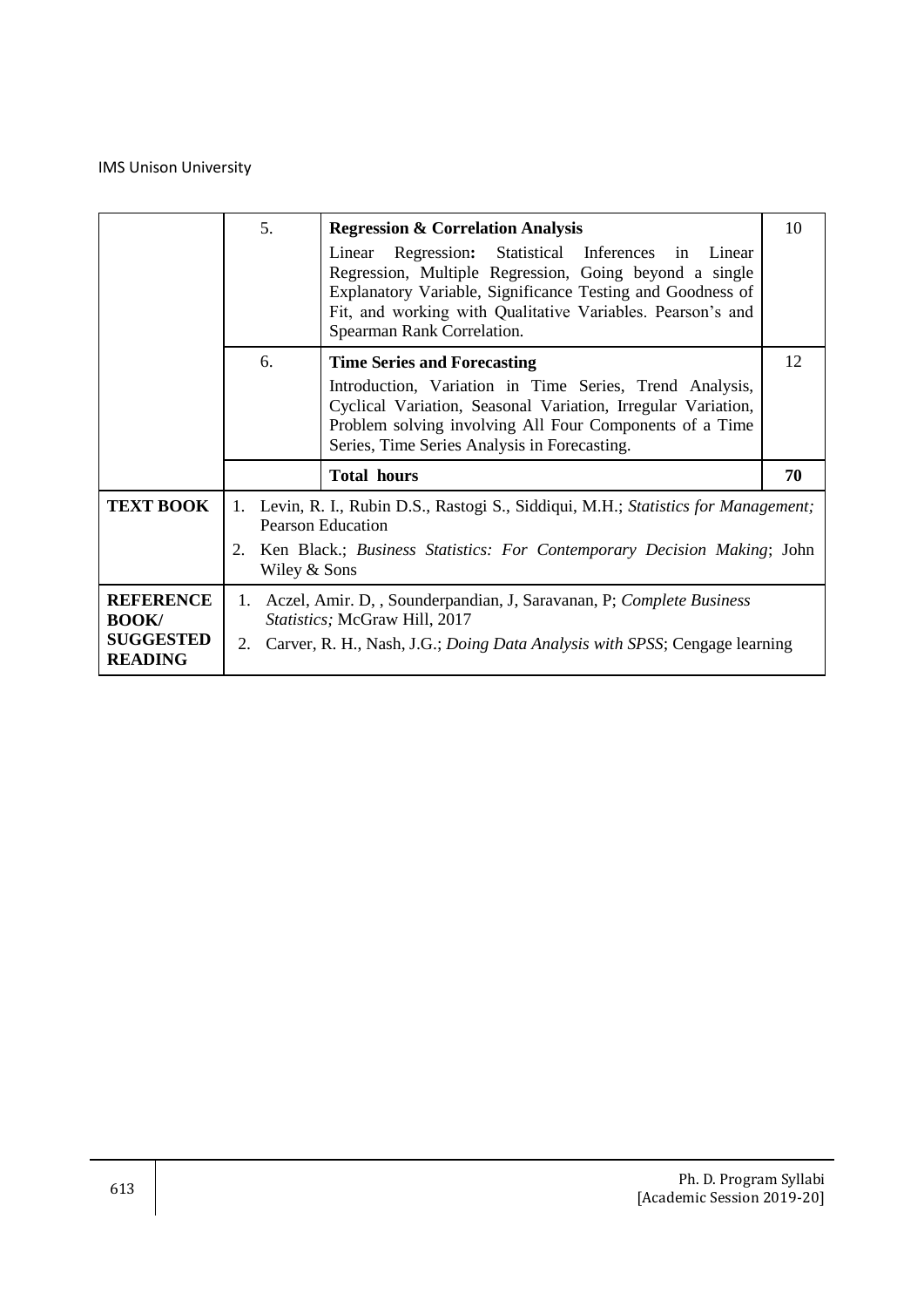$\overline{\phantom{0}}$ 

| STATISTICAL PACKAGES FOR RESEARCH IN<br><b>Course:</b><br><b>Semester: II</b><br><b>MANAGEMENT</b> |                  |                                                                                                                                                                                                                                                                                                                         |                                                                                                                                                                                                                                                                                                                                                                                                                                                                                                                                                                           |  |                      |  |  |  |  |  |
|----------------------------------------------------------------------------------------------------|------------------|-------------------------------------------------------------------------------------------------------------------------------------------------------------------------------------------------------------------------------------------------------------------------------------------------------------------------|---------------------------------------------------------------------------------------------------------------------------------------------------------------------------------------------------------------------------------------------------------------------------------------------------------------------------------------------------------------------------------------------------------------------------------------------------------------------------------------------------------------------------------------------------------------------------|--|----------------------|--|--|--|--|--|
| <b>Course Code: PHDM 103P</b><br><b>LTP</b><br>004<br><b>Credits: 2</b>                            |                  |                                                                                                                                                                                                                                                                                                                         |                                                                                                                                                                                                                                                                                                                                                                                                                                                                                                                                                                           |  |                      |  |  |  |  |  |
|                                                                                                    |                  |                                                                                                                                                                                                                                                                                                                         |                                                                                                                                                                                                                                                                                                                                                                                                                                                                                                                                                                           |  |                      |  |  |  |  |  |
| <b>OBJECTIVE</b>                                                                                   | and graphs.      | To enable the students to choose appropriate experimental and sampling designs, use<br>elementary statistical methods to analyze data and draw inferences, use SPSS<br>statistical software, and write statistical reports using correct terminology, analysis,                                                         |                                                                                                                                                                                                                                                                                                                                                                                                                                                                                                                                                                           |  |                      |  |  |  |  |  |
| <b>LEARNING</b><br><b>OUTCOME</b>                                                                  |                  | 1. To read-in, enter, organize, and save data in a suitable way.<br>2. Calculate/recode variables and prepare data for analysis.<br>3. Conduct descriptive and basic inferential statistics.<br>4. To become familiar with SPSS presentation of statistical output.<br>5. To create and edit graphical displays of data |                                                                                                                                                                                                                                                                                                                                                                                                                                                                                                                                                                           |  |                      |  |  |  |  |  |
| <b>COURSE</b>                                                                                      | <b>Module</b> no |                                                                                                                                                                                                                                                                                                                         | <b>Topic</b>                                                                                                                                                                                                                                                                                                                                                                                                                                                                                                                                                              |  | <b>Hours</b>         |  |  |  |  |  |
| <b>DETAILS</b>                                                                                     | 1.<br>2.         | <b>SPSS-An Overview</b><br>data file, Importing data from Excel files<br>Data Management using SPSS:<br>homogeneity of variances.                                                                                                                                                                                       | Mouse and keyboard processing, Frequently used dialog<br>boxes, Editing output, Printing results, Creating and editing a<br>Listing cases, Replacing missing values, Computing new<br>variables, Recording variables, Exploring data, Selecting<br>cases, Sorting cases, Merging files, Questionnaire design for<br>data entry, Types of scales, Selecting cases, Recoding<br>variables, Creating new variables, Treatment of missing data,<br>Merging files, Reliability analysis of data and Scales, Data<br>cleaning: finding and treating outliers, Levene's test for |  | $\overline{2}$<br>14 |  |  |  |  |  |
|                                                                                                    | 3.<br>4.         | <b>SPSS</b><br>dimensional scaling, MANOVA.<br><b>Nonparametric Statistics</b><br>Goodness-of-Fit Tests.                                                                                                                                                                                                                | <b>Inferential Statistics and Multivariate Analysis using</b><br>Sampling Distribution, 1-Sample Kolmogorov-Smirnov, z-<br>test, Test of significance, t-test, Analysis of Variance<br>(ANOVA), Simple linear regression, Multivariate regression,<br>Moderation and mediation, Classification methods, Logistic,<br>Binary, Probit, Factor Analysis, Cluster Analysis, Multi-<br>Chi-Square Distributions, Wilcoxon rank-sum test and Mann-<br>Whitney test, Kruskal-Wallis test, Rank Correlation,                                                                      |  | 14<br>12             |  |  |  |  |  |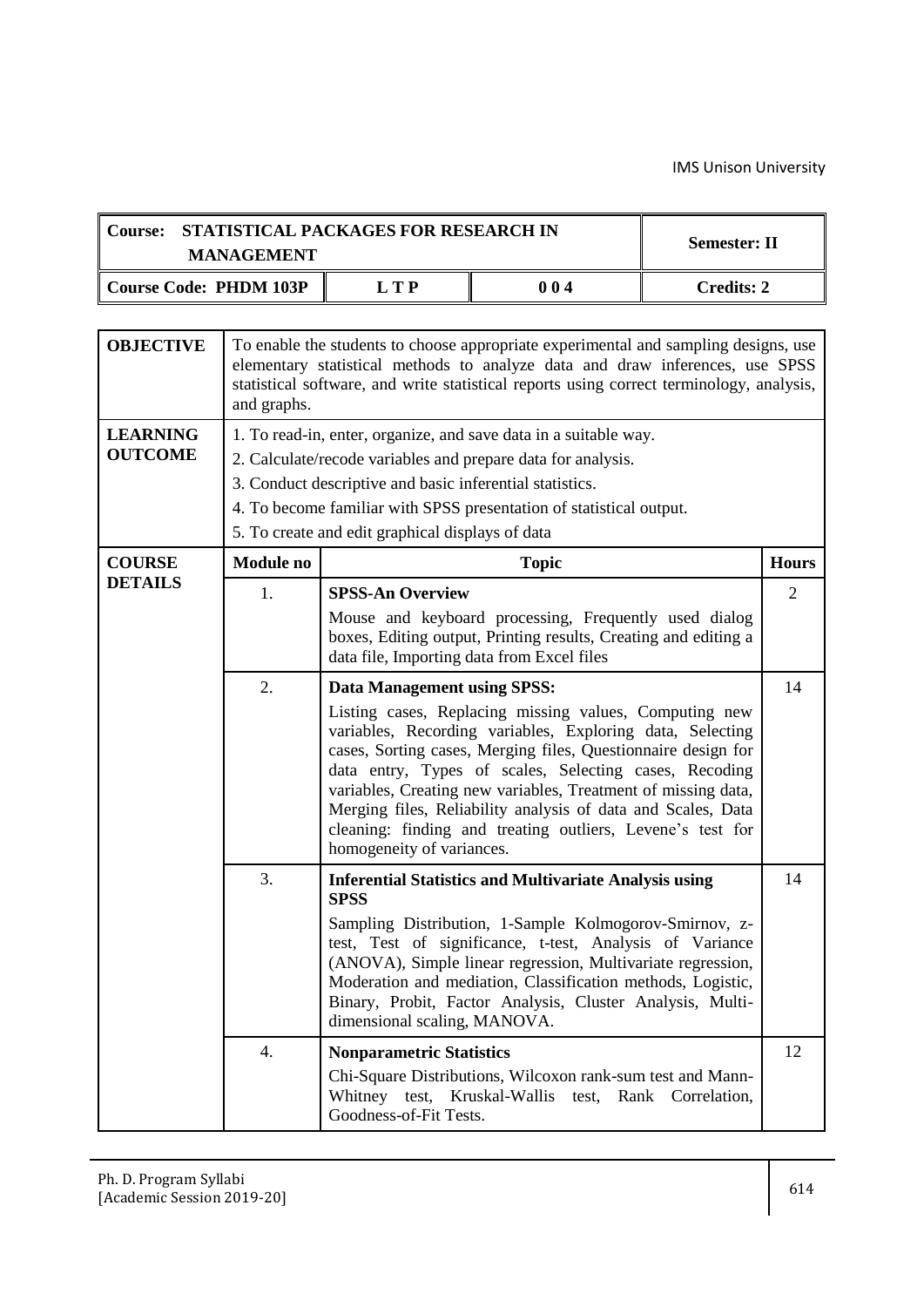|                                                                        |          | 5.                                                                                                                                                                                                                  | <b>Structural Equation Modelling with AMOS</b><br>Overview, Causality, Background, SEM basics, SEM estimation,<br>Testing Fit, Non-recursive models, Meas Models/CFA Spring<br>break Hybrid models, SEM strategies, Traps, Categorical Data<br>Special Models. | 14 |  |  |
|------------------------------------------------------------------------|----------|---------------------------------------------------------------------------------------------------------------------------------------------------------------------------------------------------------------------|----------------------------------------------------------------------------------------------------------------------------------------------------------------------------------------------------------------------------------------------------------------|----|--|--|
|                                                                        |          |                                                                                                                                                                                                                     | <b>Total hours</b>                                                                                                                                                                                                                                             | 56 |  |  |
| <b>TEXT BOOK</b>                                                       | Ι.<br>2. | Andy Field; Discovering Statistics using IBM SPSS Statistics; Sage Publications<br>Bryman, Alan and Duncan Cramer; Quantitative Data Analysis with SPSS for<br>Windows: A Guide for Social Scientists; McGraw Hill. |                                                                                                                                                                                                                                                                |    |  |  |
| <b>REFERENCE</b><br><b>BOOK/</b><br><b>SUGGESTED</b><br><b>READING</b> | 2.       |                                                                                                                                                                                                                     | Sweet Stephen A.; Data analysis with SPSS; Allyn and Bacon<br>Barbara M. Byrne; Structural Equation Modeling with AMOS: Basic Concepts,<br>Applications and Programming; Routledge                                                                             |    |  |  |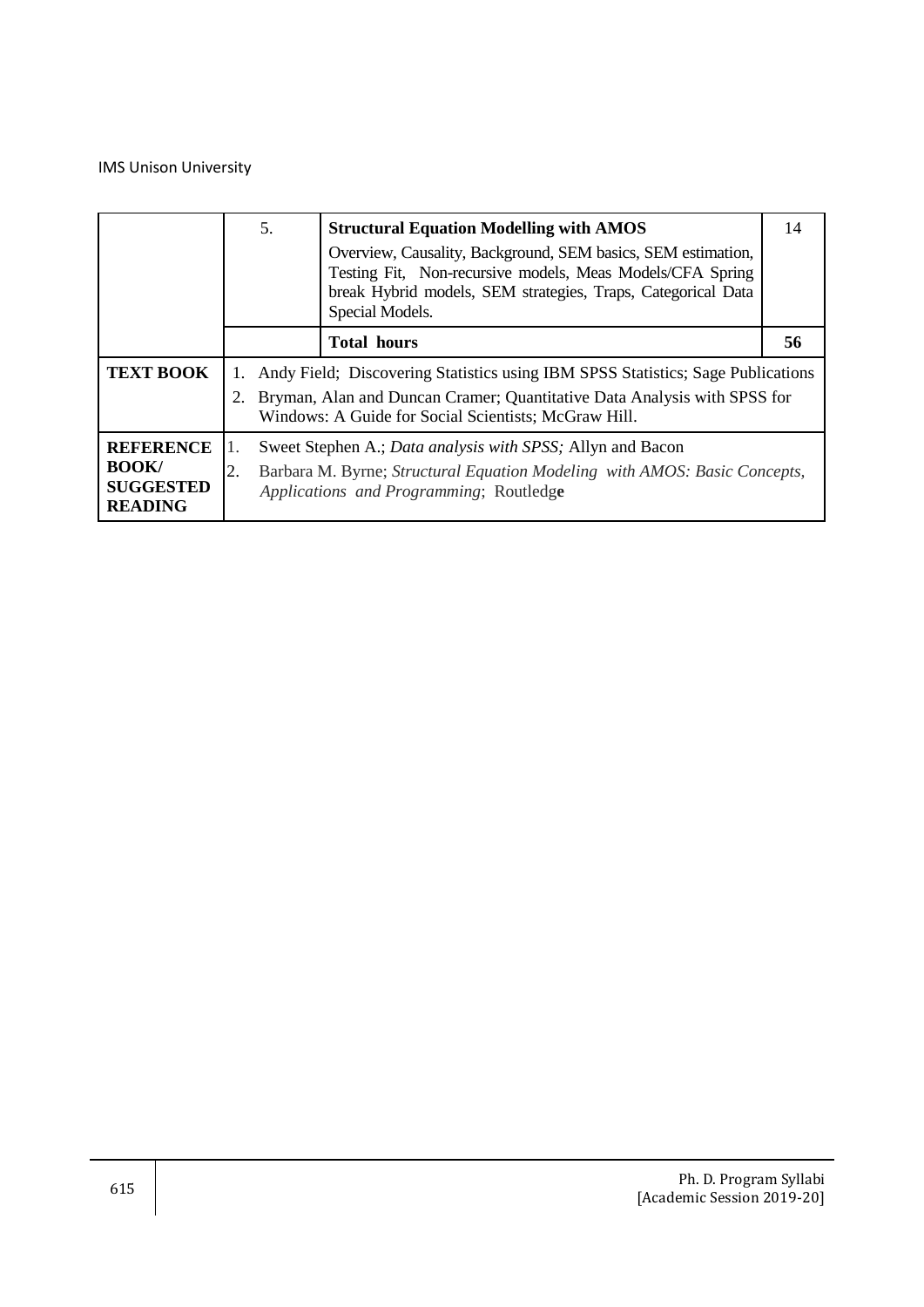|                                   | <b>Course: RESEARCH AND PUBLICATION ETHICS</b><br><b>SEMESTER: II</b>                                                        |                                                                                                                                                                                                                                                                                                                                                                                                                                                        |                                                                                                                                                                    |                             |                   |                |  |  |  |
|-----------------------------------|------------------------------------------------------------------------------------------------------------------------------|--------------------------------------------------------------------------------------------------------------------------------------------------------------------------------------------------------------------------------------------------------------------------------------------------------------------------------------------------------------------------------------------------------------------------------------------------------|--------------------------------------------------------------------------------------------------------------------------------------------------------------------|-----------------------------|-------------------|----------------|--|--|--|
| <b>Course Code: PHDM-104</b>      |                                                                                                                              |                                                                                                                                                                                                                                                                                                                                                                                                                                                        | <b>LTP</b>                                                                                                                                                         | 200                         | <b>Credits: 2</b> |                |  |  |  |
|                                   |                                                                                                                              |                                                                                                                                                                                                                                                                                                                                                                                                                                                        |                                                                                                                                                                    |                             |                   |                |  |  |  |
| <b>OBJECTIVE</b>                  |                                                                                                                              | This course is through blended sessions of theory and practice is focused on basics of<br>philosophy of science and ethics, research integrity, publication ethics. Hands-on-<br>sessions are designed to identify research misconduct and predatory publications.<br>Indexing and citation databases, open access publications, research metrics (citations,<br>h-index, Impact Factor, etc.) and plagiarism tools will be introduced in this course. |                                                                                                                                                                    |                             |                   |                |  |  |  |
| <b>LEARNING</b><br><b>OUTCOME</b> |                                                                                                                              | 1. To be able to describe and apply theories and methods in ethics and research ethics<br>2. To acquire an overview of important issues in research ethics, like responsibility<br>for research, ethical vetting, and scientific misconduct.<br>3. To acquire skills of presenting arguments and results of ethical inquiries.                                                                                                                         |                                                                                                                                                                    |                             |                   |                |  |  |  |
| <b>COURSE</b>                     | <b>Module</b> no                                                                                                             |                                                                                                                                                                                                                                                                                                                                                                                                                                                        |                                                                                                                                                                    | <b>Topic</b>                |                   | <b>Hours</b>   |  |  |  |
| <b>DETAILS</b>                    | 1                                                                                                                            |                                                                                                                                                                                                                                                                                                                                                                                                                                                        | PHILOSOPHY AND ETHICS (THEORY SESSIONS)                                                                                                                            |                             |                   | $\overline{4}$ |  |  |  |
|                                   |                                                                                                                              |                                                                                                                                                                                                                                                                                                                                                                                                                                                        | Introduction to philosophy: definition, nature and<br>scope, concept, branches<br>Ethics: definition, moral philosophy, nature of moral<br>judgments and reactions |                             |                   |                |  |  |  |
|                                   | $\overline{2}$                                                                                                               | <b>SCIENTIFIC CONDUCT (THEORY SESSIONS)</b>                                                                                                                                                                                                                                                                                                                                                                                                            | 4                                                                                                                                                                  |                             |                   |                |  |  |  |
|                                   |                                                                                                                              | $\bullet$                                                                                                                                                                                                                                                                                                                                                                                                                                              | Ethics with respect to science and research                                                                                                                        |                             |                   |                |  |  |  |
|                                   |                                                                                                                              | ٠                                                                                                                                                                                                                                                                                                                                                                                                                                                      | Intellectual honesty and research integrity                                                                                                                        |                             |                   |                |  |  |  |
|                                   |                                                                                                                              |                                                                                                                                                                                                                                                                                                                                                                                                                                                        | Scientific misconducts: Falsification, Fabrication, and<br>Plagiarism (FFP)                                                                                        |                             |                   |                |  |  |  |
|                                   |                                                                                                                              |                                                                                                                                                                                                                                                                                                                                                                                                                                                        | Redundant publications: duplicate and overlapping<br>publications, salami slicing                                                                                  |                             |                   |                |  |  |  |
|                                   |                                                                                                                              | ٠                                                                                                                                                                                                                                                                                                                                                                                                                                                      | Selective reporting and misrepresentation of data                                                                                                                  |                             |                   |                |  |  |  |
|                                   | 3                                                                                                                            |                                                                                                                                                                                                                                                                                                                                                                                                                                                        | PUBLICATION ETHICS (THEORY SESSIONS)                                                                                                                               |                             |                   | $\overline{7}$ |  |  |  |
|                                   |                                                                                                                              |                                                                                                                                                                                                                                                                                                                                                                                                                                                        | ethics:<br>Publication<br>importance                                                                                                                               | definition,<br>introduction | and               |                |  |  |  |
|                                   |                                                                                                                              |                                                                                                                                                                                                                                                                                                                                                                                                                                                        | Best practices / standards setting initiatives and<br>guidelines: COPE, WAME, etc.                                                                                 |                             |                   |                |  |  |  |
|                                   |                                                                                                                              |                                                                                                                                                                                                                                                                                                                                                                                                                                                        | Conflicts of interest                                                                                                                                              |                             |                   |                |  |  |  |
|                                   |                                                                                                                              |                                                                                                                                                                                                                                                                                                                                                                                                                                                        | Publication misconduct: definition, concept, problems                                                                                                              |                             |                   |                |  |  |  |
|                                   | that lead to unethical behavior and vice versa, types<br>Violation of publication ethics, authorship and<br>contributor ship |                                                                                                                                                                                                                                                                                                                                                                                                                                                        |                                                                                                                                                                    |                             |                   |                |  |  |  |
|                                   |                                                                                                                              |                                                                                                                                                                                                                                                                                                                                                                                                                                                        | Identification of publication misconduct, complaints<br>and appeals                                                                                                |                             |                   |                |  |  |  |
|                                   |                                                                                                                              |                                                                                                                                                                                                                                                                                                                                                                                                                                                        | Predatory publishers and journals                                                                                                                                  |                             |                   |                |  |  |  |